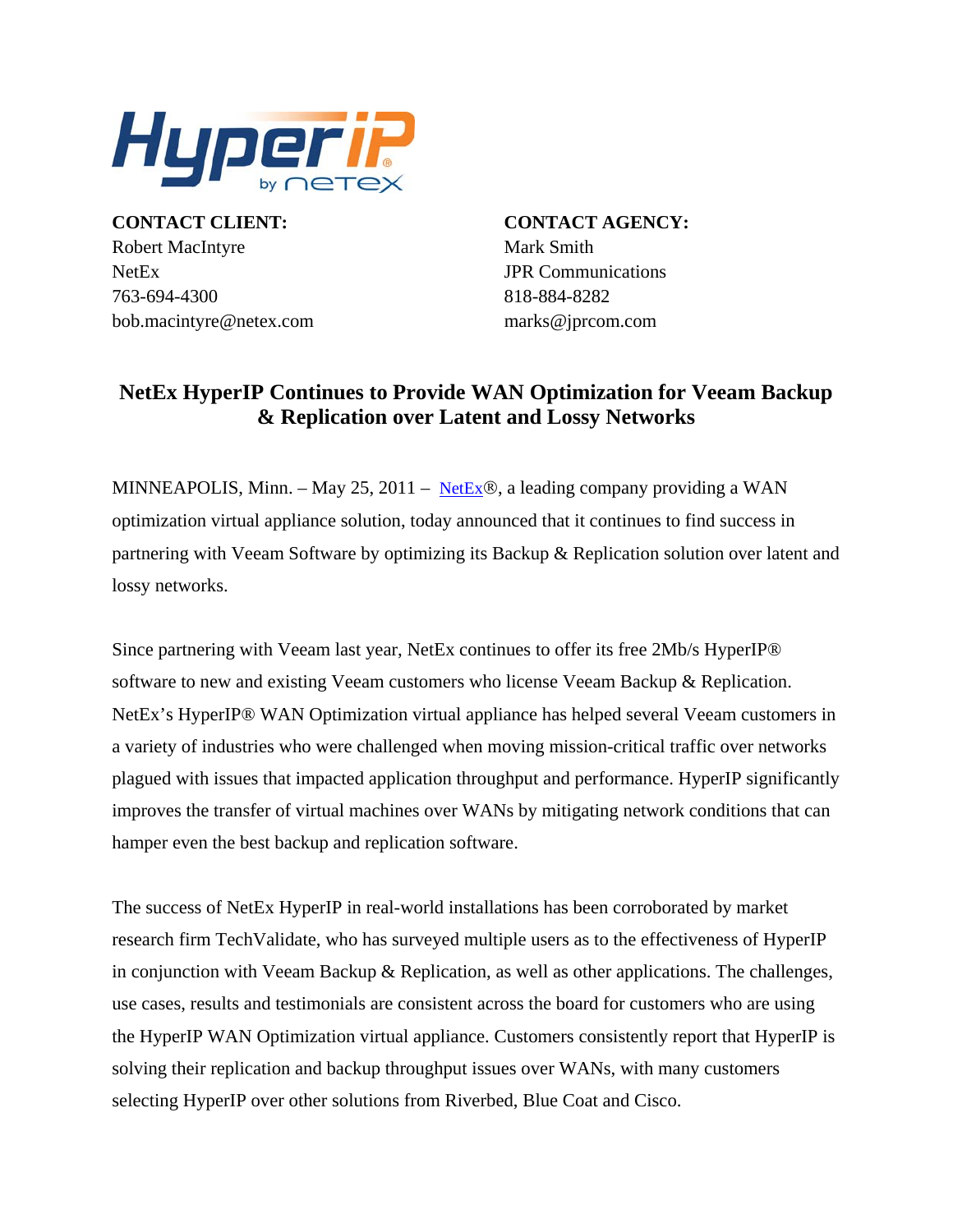HyperIP helps customers meet transfer windows, reduces replication times and is a VMware Ready appliance, which provides assurance that HyperIP operates to the standards of VMware. Some of the reasons why HyperIP was selected over the competition are ease of use, costeffective pricing, and scalability.

Below are links to TechValidate case studies from customers using Veeam Backup & Replication with HyperIP:

#### **Large Enterprise Food Services Company**

<http://www.techvalidate.com/product-research/netex-hyperip/case-studies/C73-73E-6EB>

## **Large Enterprise Automotive & Transport Company**

<http://www.techvalidate.com/product-research/netex-hyperip/case-studies/BF7-FDE-B9E>

**Medium Enterprise Real Estate Company** 

<http://www.techvalidate.com/product-research/netex-hyperip/case-studies/645-8B2-812>

## **Medium Enterprise Professional Services Company**

<http://www.techvalidate.com/product-research/netex-hyperip/case-studies/865-1B6-416>

# **Medium Enterprise Insurance Company**

<http://www.techvalidate.com/product-research/netex-hyperip/case-studies/671-D97-C22>

#### **Medium Enterprise Computer Services Company**

<http://www.techvalidate.com/product-research/netex-hyperip/case-studies/BAF-D66-8BA>

Additional TechValidate research for HyperIP can be found at: <http://www.techvalidate.com/product-research/netex-hyperip>.

"Companies of all sizes and industries are discovering the benefits of using NetEx HyperIP in conjunction with Veeam Backup & Replication for optimizing data transfers across a WAN," said Robert MacIntyre, NetEx Vice President of Business Development and Marketing. "As an example, [Ovations Food Services](http://www.ovationsfoodservices.com/), a company whose purpose is to deliver fresh food and beverages with exceptional services to public assembly facilities throughout the United States and Canada, has implemented HyperIP with Veeam Backup and Replication to replicate data between several integral virtual machines from Tampa to Philadelphia on a daily basis. HyperIP is solving the network issues experienced over their 20Mbs WAN, improving Veeam replication